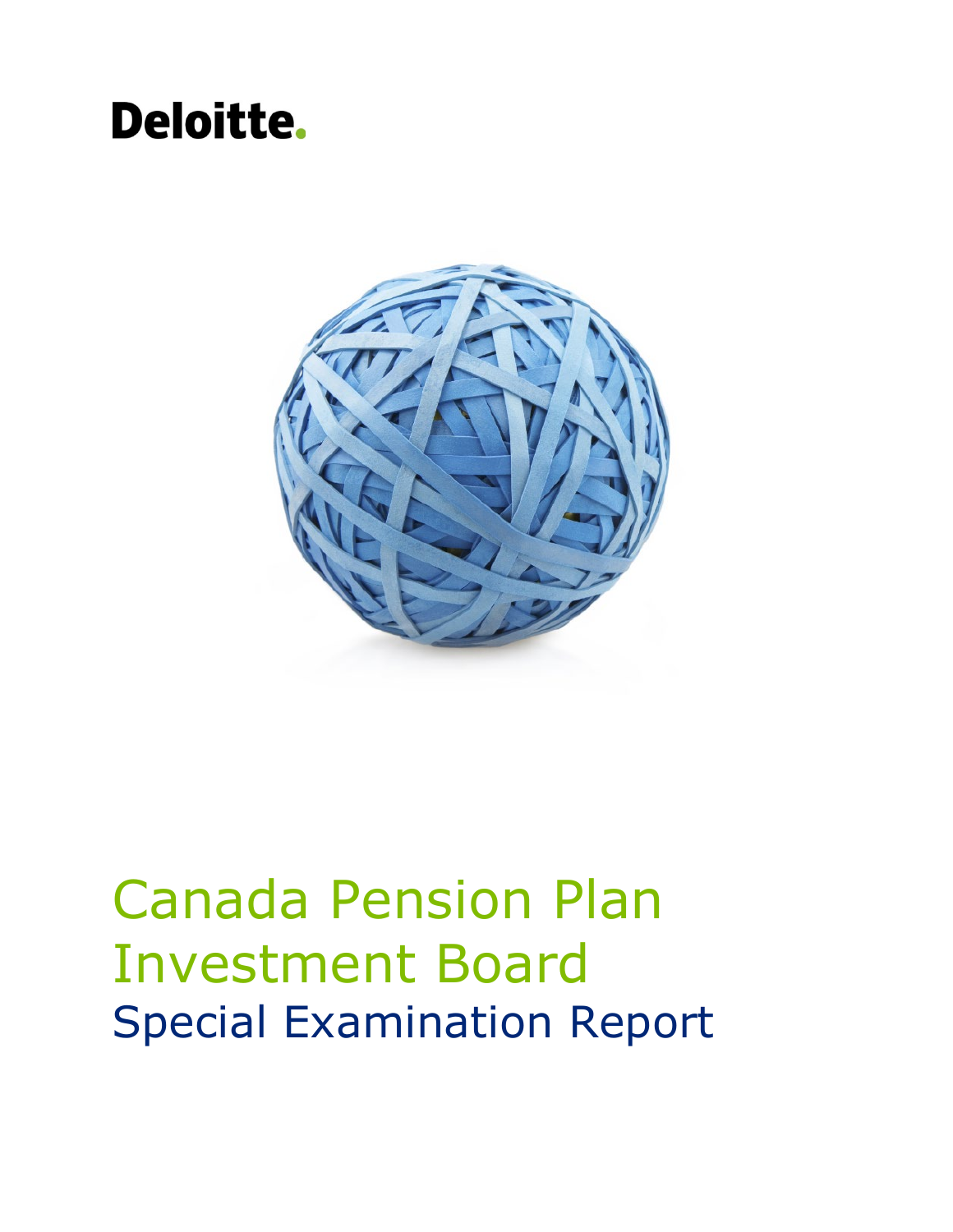## Deloitte.

Deloitte LLP Bay Adelaide East 8 Adelaide Street West Suite 200 Toronto, ON M5H 0A9 Canada

Tel: 416 601 6150 Fax: 416 601 6151 www.deloitte.ca

### **Independent Assurance Report**

To:

The Minister of Finance, Canada The Minister of Finance, Newfoundland and Labrador The Minister of Finance, Prince Edward Island The Minister of Finance, Nova Scotia The Minister of Finance, New Brunswick The Minister of Finance, Ontario The Minister of Finance, Manitoba The Minister of Finance, Saskatchewan The Minister of Finance, Alberta The Minister of Finance, British Columbia

#### **Objectives, scope and criteria**

As required by section 47 of the Canada Pension Plan Investment Board Act (CPPIB Act), we have carried out a Special Examination of the financial and management control and information systems, and management practices maintained by Canada Pension Plan Investment Board (CPP Investments). CPP Investments is required by paragraphs  $39(1)(b)$  and  $39(2)(a)$  and (c) of the CPPIB Act to maintain these systems and practices in such manner as will provide reasonable assurance that:

- The assets of CPP Investments and those of its subsidiaries are safeguarded and controlled;
- The financial, human and physical resources of CPP Investments and those of its subsidiaries are managed economically and efficiently; and,
- The operations of CPP Investments and those of its subsidiaries are carried out effectively.

Our responsibility is to express an opinion on whether, during the period under examination (March 2021 to December 2021), there was reasonable assurance that there were no significant deficiencies in the systems and practices examined.

A plan for the examination, based on our survey of CPP Investments' systems and practices, was submitted to the Audit Committee on August 11, 2021. The plan included the criteria that we applied in the Special Examination, which were selected specifically by our team in consultation with CPP Investments. The criteria were based on our knowledge of and experience with the standards and practices followed by CPP Investments and by other organizations, and by reference to legislative and regulatory requirements and to professional literature. These criteria are listed in Appendix A.

The plan also identified those systems and practices that we considered to be essential to providing CPP Investments with reasonable assurance with respect to its assets being safeguarded and controlled, its resources being managed economically and efficiently, and its operations being carried out effectively. These systems and practices were selected for detailed examination. Other systems and practices of CPP Investments, although covered in the survey, were excluded from detailed examination because our analysis of the significance and risks associated with them indicated that, during the period under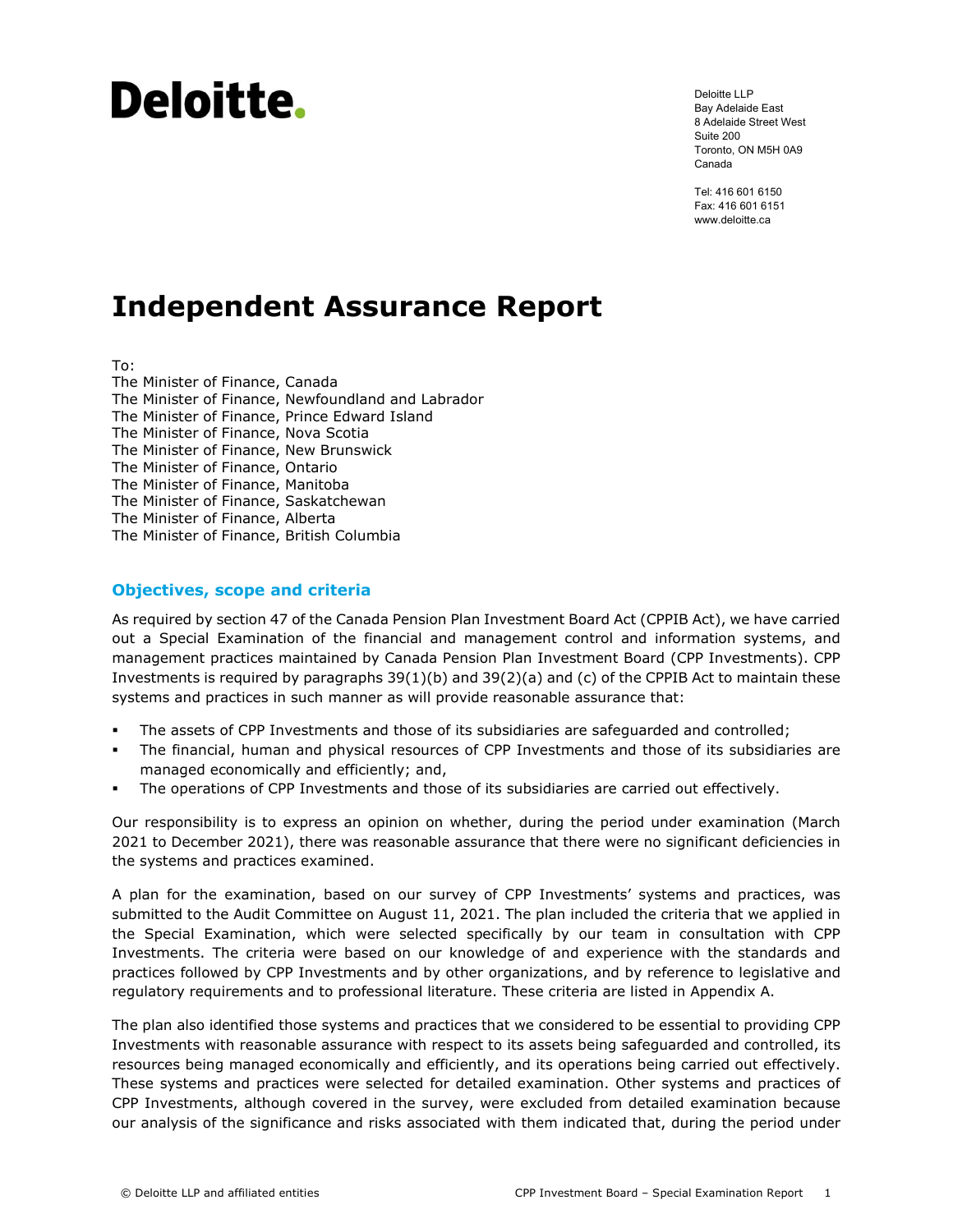examination, they were not critical to providing CPP Investments with the reasonable assurance required by  $39(1)(b)$  and  $39(2)(a)$  and (c) of the CPPIB Act.

Our examination was conducted in accordance with the plan, and to a reasonable level of assurance in accordance with the Canadian Standard on Assurance Engagements (CSAE) 3001 – Direct Engagements, set out by the Chartered Professional Accountants of Canada (CPA Canada). Accordingly, it included such tests and other procedures, as we considered necessary in the circumstances. In carrying out the Special Examination, we relied on internal audits conducted by CPP Investments' Assurance and Advisory function, as appropriate.

We apply Canadian Standard on Quality Control 1 and, accordingly, maintain a comprehensive system of quality control, including documented policies and procedures regarding compliance with ethical requirements, professional standards and applicable legal and regulatory requirements.

We have complied with the independence and other ethical requirements of the code of conduct in Canada, which are founded on fundamental principles of integrity, objectivity, professional competence and due care, confidentiality and professional behaviour.

#### **Context**

CPP Investments is a professional investment management organization that invests the assets of the Canada Pension Plan not currently needed to pay pension, disability and survivor benefits. Its purpose is to help provide a foundation on which Canadians build financial security in retirement. CPP Investments' legislated mandate is to maximize long-term investment returns without undue risk of loss, taking into account the factors that may affect the funding of the Canada Pension Plan and its ability to meet its financial obligations. This singular mandate drives CPP Investments' investment approach and its performance, and serves as a key metric to measure organizational success.

In pursuit of achieving its mandate, CPP Investments adopted an active management strategy in fiscal 2006. CPP Investments remains committed to the active management strategy with a view to maximize total return, net of costs, without undue risk of loss by leveraging its comparative advantage over the long horizon. Since our last special examination in 2016, the organization continued its focus on developing and implementing enhanced risk governance practices and capabilities, in particular the total portfolio investment framework, Board and management risk committee structure, three lines of defence model, integrated risk framework, technology and data infrastructure.

During the period covered by the examination, we observed that CPP Investments maintained reasonable systems and practices for accomplishing its mandate. We also noted that the organization continued to advance its risk management practices, such as improvements made to the management risk limits framework to cascade the Board level risk appetite and associated limits down to investment departments; business continuity and crisis management processes by evolving stress testing and scenario analysis capabilities; and by expanding the range of downturn scenarios along with potential mitigating actions to better inform liquidity management decisions.

#### **Opinion**

In our opinion, with respect to the criteria established, there is reasonable assurance that during the period covered by the examination there were no significant deficiencies in the systems and practices examined.

eloitte LLP

Chartered Professional Accountants Licensed Public Accountants

Toronto, Canada February 9, 2022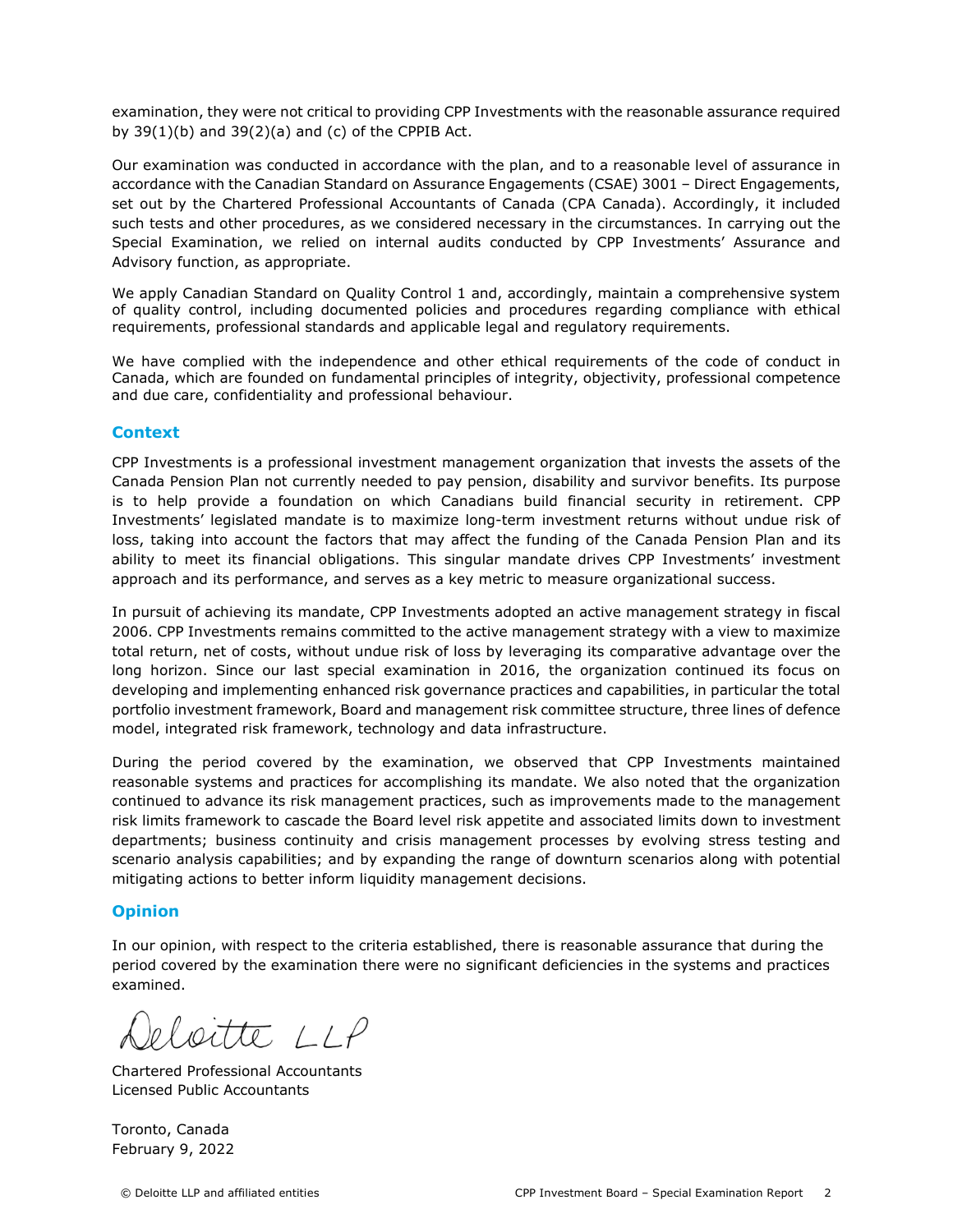### Appendix A: Focus Areas and Examination Criteria

#### **Systems and practices examined and related examination criteria**

Examination criterion, which relate to selected focus areas, define the standards against which systems and practices are assessed. They are expressed in terms of reasonable expectations for these systems and practices to achieve corporate results. The focus areas and examination criteria were selected specifically for this examination, in consultation with CPP Investments.

A list of key areas including the systems and practices which are considered essential to examine and the related criterion are included below:

| <b>Area for detailed</b><br>examination | <b>Examination criteria</b>                                                                                                                                                                                                                                      |
|-----------------------------------------|------------------------------------------------------------------------------------------------------------------------------------------------------------------------------------------------------------------------------------------------------------------|
| Governance and<br>Compliance            | There are policies and practices in place that enable effective<br>٠<br>oversight by the Board of Directors.                                                                                                                                                     |
|                                         | Risk appetite is established, communicated, and considers the<br>$\blacksquare$<br>organization's business strategy, capacity to bear risk and ability to<br>manage risk.                                                                                        |
|                                         | There is an enterprise-wide risk management framework established<br>٠<br>to support the ongoing identification, assessment, management,<br>monitoring and reporting of existing and emerging significant risks<br>in accordance with established risk appetite. |
|                                         | There are legal and regulatory compliance management policies,<br>٠<br>processes, and systems in place to support the organization's<br>compliance with applicable legislative and regulatory requirements.                                                      |
|                                         | There are practices established to promote and sustain a culture<br>$\blacksquare$<br>that supports the achievement of the organization's mandate and<br>business objectives.                                                                                    |
|                                         | There is a defined program established to manage public affairs and<br>$\blacksquare$<br>communications.                                                                                                                                                         |
| Strategy and Planning                   | The organization's strategic direction is clearly defined and<br>٠<br>communicated, and is congruent with the organization's mandate.                                                                                                                            |
|                                         | There are processes in place to measure, monitor and report<br>٠<br>progress against the objectives set out in the organization's<br>strategic and business plans.                                                                                               |
|                                         | The organization design enables clear accountabilities and decision<br>$\blacksquare$<br>making processes and authorities to support effective operations<br>and alignment to the organization's strategy.                                                       |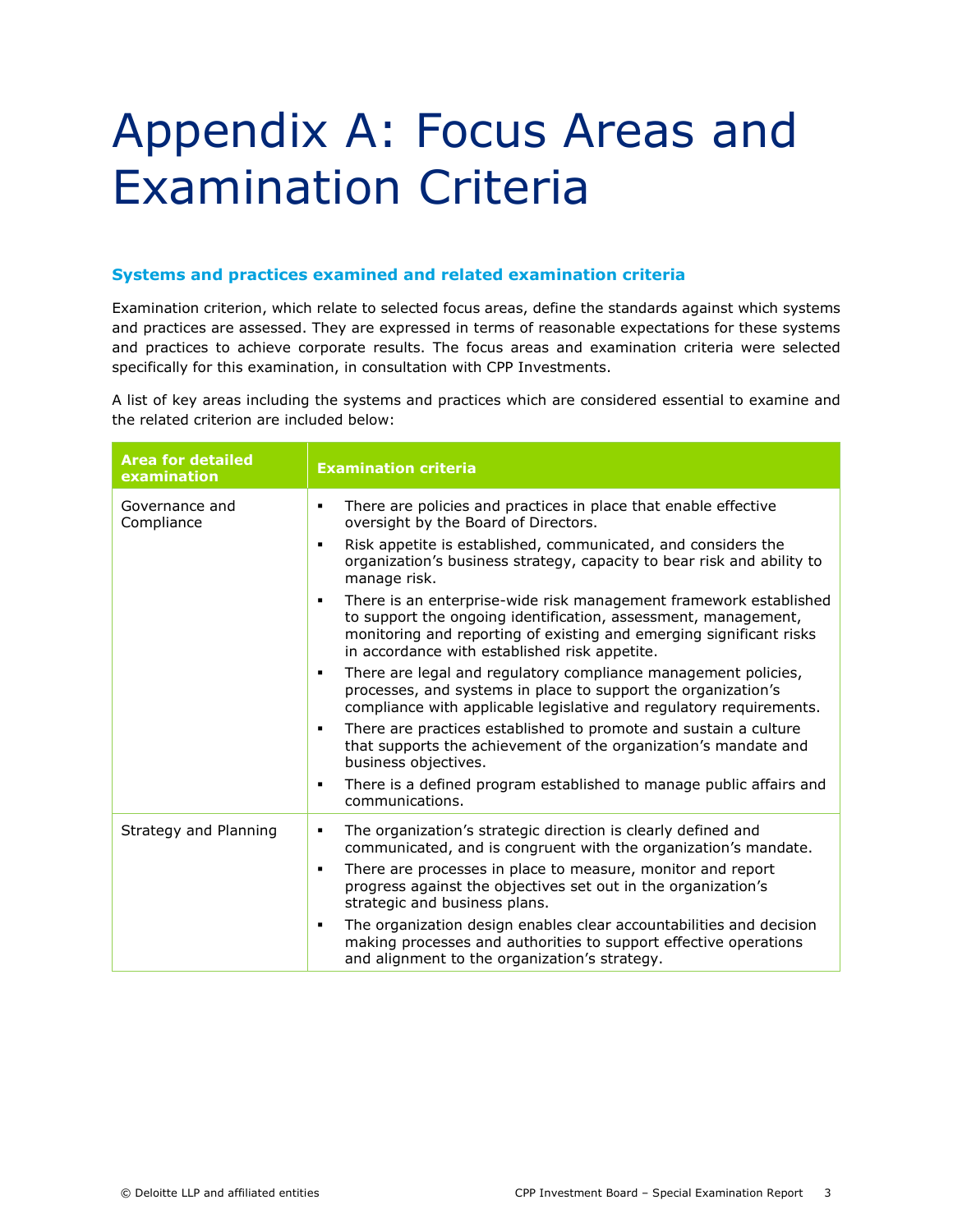| <b>Area for detailed</b><br>examination            | <b>Examination criteria</b>                                                                                                                                                                                               |
|----------------------------------------------------|---------------------------------------------------------------------------------------------------------------------------------------------------------------------------------------------------------------------------|
| Investments, Risk<br>Management and<br>Operations  | There are policies and practices in place to develop, execute and<br>$\blacksquare$<br>monitor investment strategies.                                                                                                     |
|                                                    | The investment decision making process and investment delegation<br>٠<br>of authority are clearly defined, documented, and communicated.                                                                                  |
|                                                    | Processes are in place to integrate environmental, social and<br>٠<br>governance risks and opportunities, including climate change, when<br>making decisions and managing investments.                                    |
|                                                    | The policies and practices for initiating new investment opportunities<br>٠<br>are consistent with the organization's strategy, risk and return<br>objectives and expertise.                                              |
|                                                    | Processes and practices to support global investment programs are<br>٠<br>in place, appropriate and scalable for the organization.                                                                                        |
|                                                    | There are processes and controls established to identify, conduct<br>٠<br>due-diligence, select, and monitor investment partners.                                                                                         |
|                                                    | There are processes and methods in place to measure, monitor and<br>٠<br>report investment risk in a timely, accurate, consistent, and<br>understandable manner and to the appropriate levels within the<br>organization. |
| <b>Talent and Culture</b>                          | There is a defined human resources/talent strategy that enables the<br>٠<br>organization to attract, recruit, engage, and retain top talent.                                                                              |
|                                                    | There is a succession planning process in place for executive and<br>٠<br>other business critical roles within the organization.                                                                                          |
|                                                    | There is a defined performance management framework that<br>٠<br>integrates employees' individual and development objectives,<br>learning and development, performance evaluation, and career<br>development.             |
|                                                    | The total rewards program supports the organization's long-term<br>٠<br>strategic objectives and does not promote taking of undue risk.                                                                                   |
| Information Technology,<br>Data and Infrastructure | There is a well-coordinated, enterprise IT and Data strategy which<br>٠<br>identifies the necessary resources to deliver on responsibilities and<br>is aligned with the strategic direction of the organization.          |
|                                                    | There are processes and metrics in place to monitor, evaluate and<br>٠<br>report on IT performance.                                                                                                                       |
|                                                    | Policies and processes are in place to implement enterprise data<br>governance and management strategy, aligned with the<br>organization's strategic objectives.                                                          |
|                                                    | There are processes in place to protect critical information systems<br>٠<br>and data and to support continuity of business services in the event<br>of operational disruption.                                           |
|                                                    | There is a project management framework that establishes<br>٠<br>governance, accountability and guides planning, execution,<br>monitoring and reporting.                                                                  |